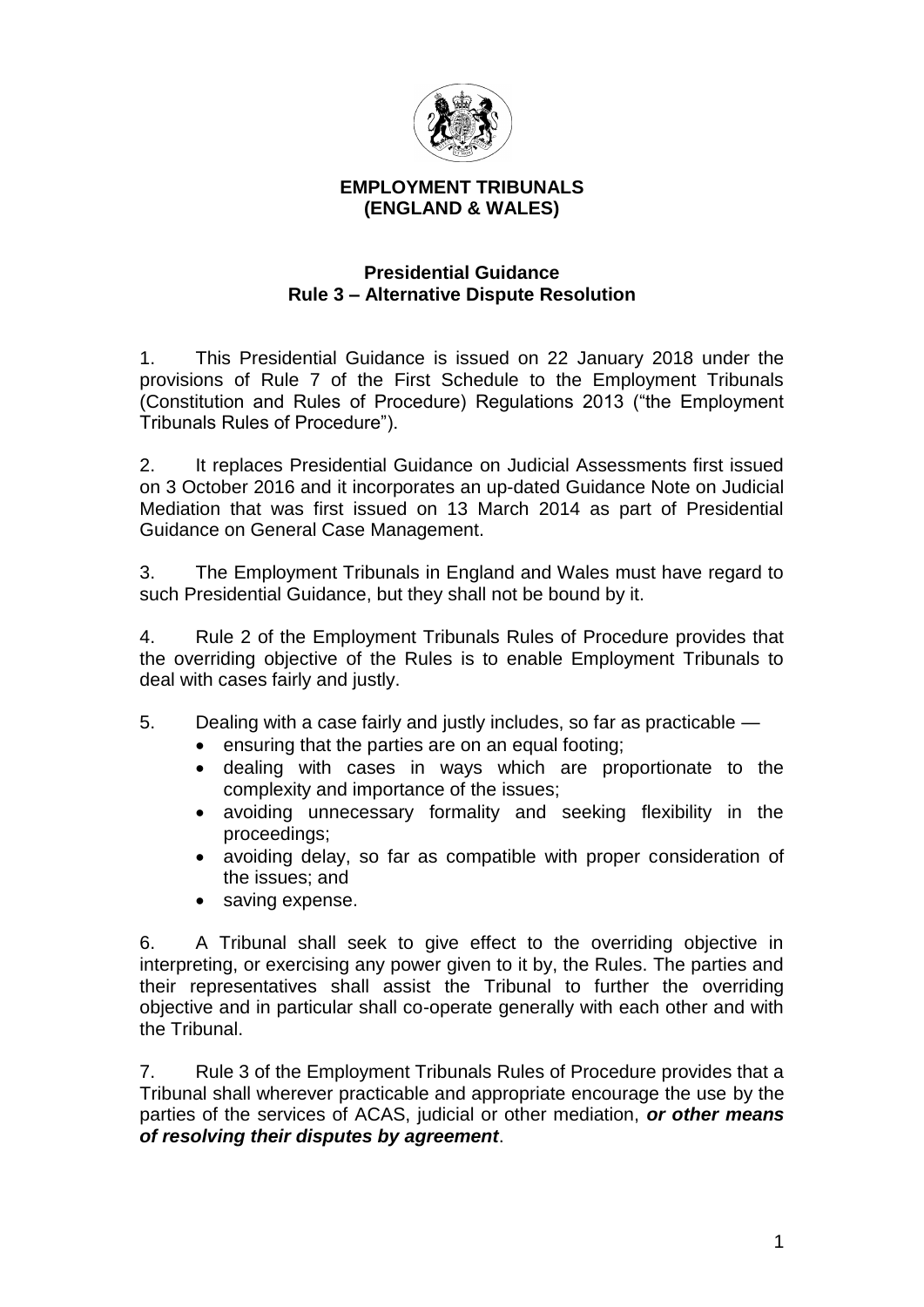8. Having regard to Rule 2 and Rule 3, this Presidential Guidance reproduces a [Protocol](#page-2-0) for an Employment Judge conducting a Judicial Assessment of a claim and a response as part of a preliminary hearing (case management) held under Rule 53(1)(a) of the Employment Tribunals Rules of Procedure. The Protocol on Judicial Assessments is appended to this Presidential Guidance (together with some [Questions and Answers](#page-6-0) for the parties). It provides a formal framework for the preliminary consideration of the claim and response with the parties that is already often an important part of a preliminary hearing (case management) in defining the issues to be determined at a final hearing. It is not anticipated that it will lead to longer preliminary hearings or to an increase in the number of preliminary hearings conducted by electronic communications under Rule 46. It will be particularly helpful, but not exclusively so, where a party to a claim is not professionally represented at the preliminary hearing (case management).

9. Having regard to Rule 2 and Rule 3, this Presidential Guidance also reproduces the **[Explanatory Note](#page-9-0)** to the parties in respect of Judicial Mediation.

Bran Dogle

Judge Brian Doyle President Employment Tribunals (England & Wales) 22 January 2018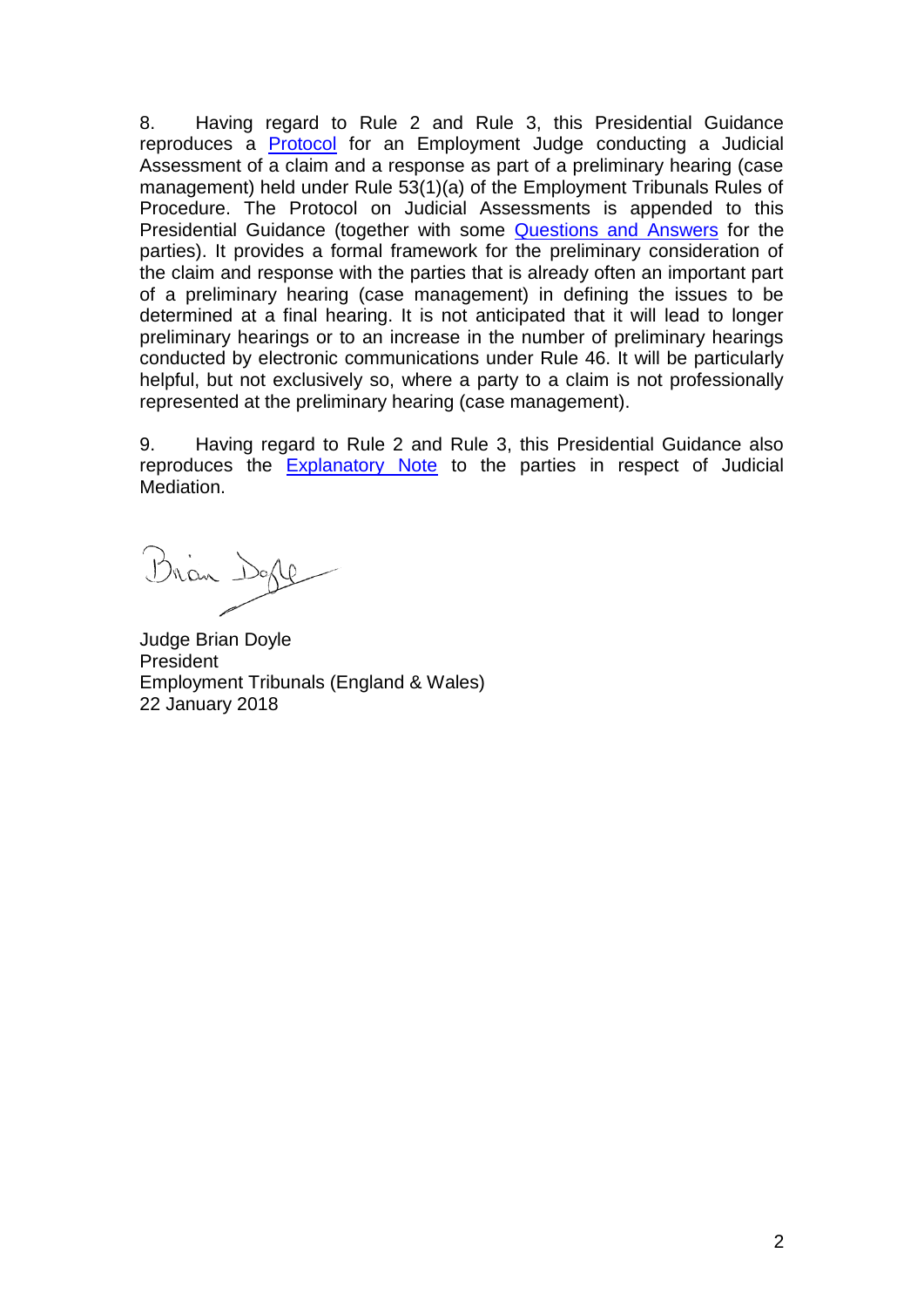### **APPENDIX 1: PROTOCOL FOR JUDICIAL ASSESSMENT**

## <span id="page-2-0"></span>**Introduction**

1. This protocol sets out the basis on which the Employment Tribunals will offer to parties the facility of Judicial Assessment of their cases.

### **The aims and purpose of Judicial Assessment**

2. Judicial Assessment is an impartial and confidential assessment by an Employment Judge, at an early stage in the proceedings, of the strengths, weaknesses and risks of the parties' respective claims, allegations and contentions.

3. The statutory basis for the offer is Rule 3 of the Employment Tribunals Rules of Procedure 2013, which provides that "A Tribunal shall wherever practicable and appropriate encourage the use by the parties of the services of ACAS, judicial or other mediation, or other means of resolving their disputes by agreement."

4. Although the purpose of Judicial Assessment is to encourage parties to resolve their dispute by agreement, it is not envisaged that settlement discussions will necessarily occur during the Judicial Assessment itself.

5. Employment Tribunal proceedings are costly of parties' time and resources. They are stressful for parties and witnesses. Almost every case entails risks for both parties.

6. An early assessment of the case by an Employment Judge may assist the parties in identifying what the case is really about, what is at stake, and may clarify and narrow the issues and encourage settlement. This may lead to resolution of the case by agreement between the parties before positions become entrenched and costs excessive, or may shorten and simplify the scope of hearings.

7. This reflects the overriding objective of the Employment Tribunals to deal with cases justly, speedily and cost-effectively (Rule 2). Judicial Assessment is particularly valuable in view of the lack of information and advice available to parties in Employment Tribunal cases, many of whom are unrepresented.

## **Identification of suitable cases**

8. Judicial Assessment will generally be offered at the first case management hearing in the proceedings. It will take place after the issues have been clarified and formal case management orders have been made in the first part of the case management hearing.

9. Most cases of any complexity which are listed for a case management hearing on service of proceedings will be suitable for Judicial Assessment.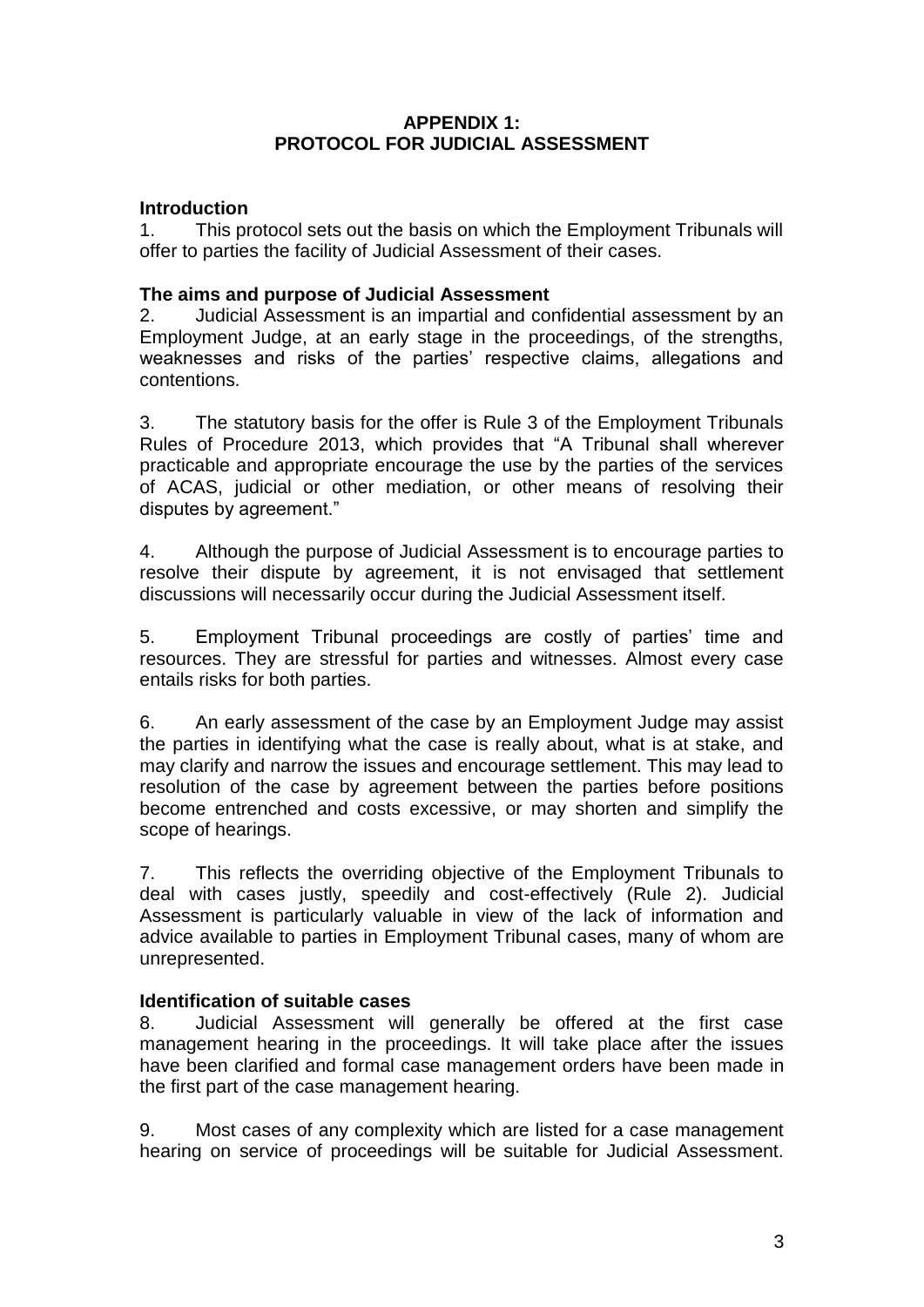However, the following (non-exclusive) factors may render the case unsuitable for an offer of Judicial Assessment:

- there are multiple claimants not all of whom request Judicial Assessment
- a party is insolvent
- High Court or other proceedings exist or are intimated.

### **Initial formalities**

10. Written information about Judicial Assessment will be available to parties in all cases listed for an initial case management hearing.

11. The parties are encouraged to inform the Tribunal in advance of the case management hearing that they wish to have Judicial Assessment in their case. This will enable the Employment Judge to prepare for the process and to make sure that sufficient time is available on the day. However, even if the parties have made no request in advance, the Employment Judge, in suitable cases, may offer Judicial Assessment during the case management hearing.

12. Judicial Assessment will almost invariably take place at the initial case management hearing. This reflects the need for it to happen at an early stage in the proceedings. It will not generally be offered later in the proceedings.

13. If Judicial Assessment is expected to take place, the case management hearing may be listed in person rather than by telephone conference call if it is envisaged that the necessary in-depth discussion could not take place in a telephone conference call. However, the Employment Judge will have the discretion to conduct a Judicial Assessment by telephone or other electronic communication means in appropriate cases. Sufficient time will be allocated to the case management hearing (generally up to two hours, depending always on the nature of the case).

14. It is a requirement for Judicial Assessment that the parties freely consent to it. Whilst the Employment Judge will explain the advantages of Judicial Assessment, no pressure should ever be placed on any party to agree to it.

15. The information provided to the parties in advance will make clear that Judicial Assessment is strictly confidential. This will be repeated by the Employment Judge before the Judicial Assessment takes place.

16. Although anything said in the Judicial Assessment might be used in subsequent "without prejudice" discussions between the parties, or in a Judicial Mediation, the views expressed by the Employment Judge are nonattributable and must be kept strictly confidential. They must not be disclosed to third parties, other than advisers, as having been expressed by the Employment Judge, or attributed or identified as the views of the Employment Judge in subsequent proceedings, including the final hearing. Unless the parties agree to these conditions, Judicial Assessment will not take place.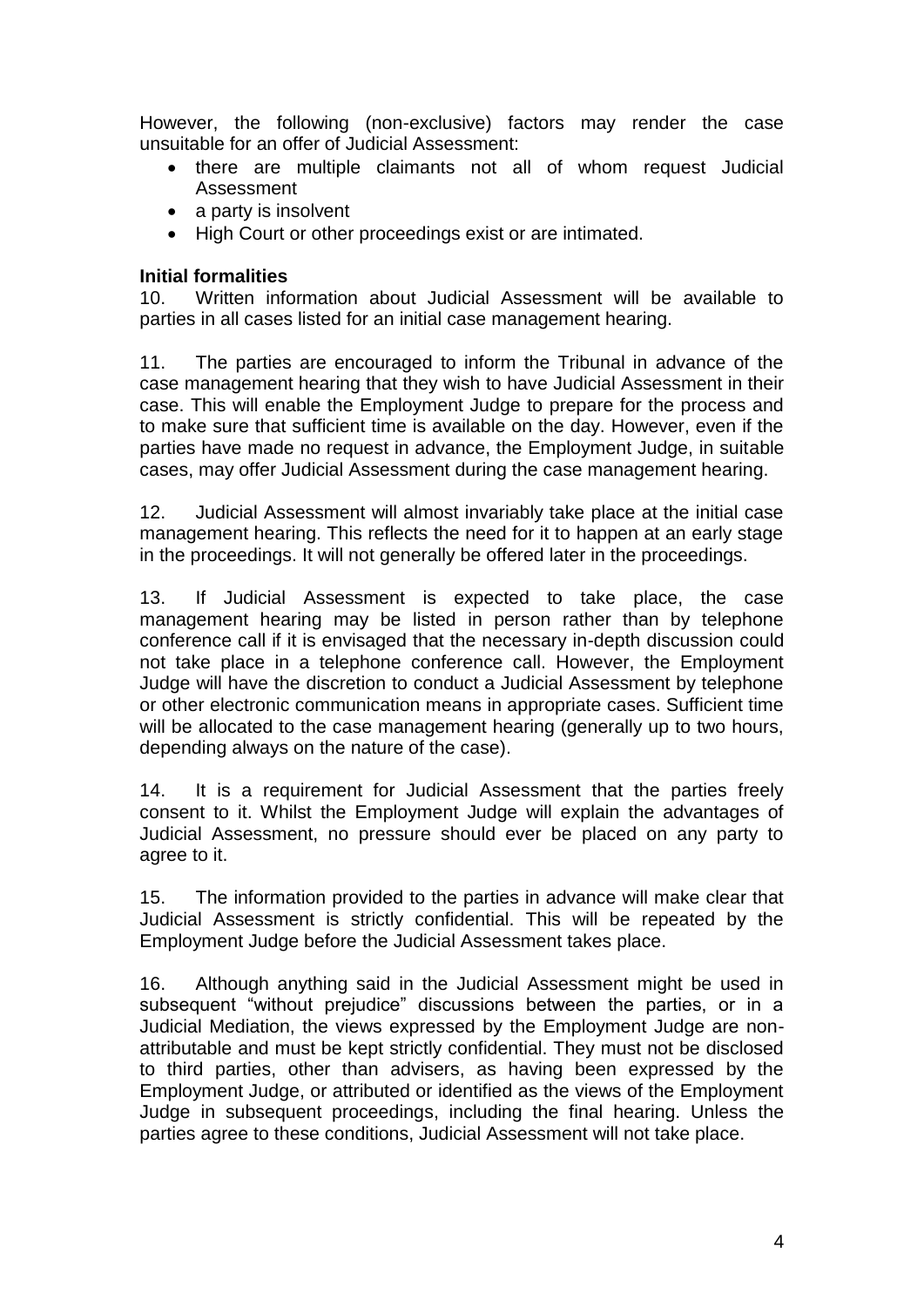### **The conduct of the Judicial Assessment**

17. Judicial Assessment involves evaluating the strength of the parties' cases. Employment Judges will use their skill and experience in doing this, whilst remaining wholly impartial. Whilst recognising that evidence will not have been heard, Employment Judges may, when appropriate, give indications about the possible outcome of the case.

18. Judicial Assessment is not the same as Judicial Mediation. An outcome of Judicial Assessment may be that a case is listed for Judicial Mediation. Judicial Assessment is indicative in nature and will involve a practical assessment of the case by the Employment Judge. Judicial Mediation is usually facilitative, but can be indicative or evaluative; has the aim of assisting the parties to achieve a resolution of the issues between them without giving any indication of prospects of success; and is usually allocated a full day of the Employment Tribunal's time.

19. It is possible that the Judicial Assessment process will lead to immediate settlement negotiations between the parties. This is not the primary purpose of Judicial Assessment, but will be encouraged if it occurs, and time will be made available for it.

20. The Judicial Assessment must only be conducted after the issues between the parties have been fully clarified and case management orders made in the usual way at the case management hearing. The Judicial Assessment is not a way of avoiding the discipline of a properly conducted case management hearing and indeed is dependent upon the process.

21. If the parties consent, the Employment Judge may then give an assessment of the liability and/or remedy aspects of the case. It will be made clear that the assessment is provisional and that the Employment Tribunal hearing the case may come to a different view. In conducting the assessment the Employment Judge must make it clear that they are assessing the case on the state of the allegations and not evaluating the evidence, which has not been heard or seen, and assessing provisionally the risks as to liability and, typically, brackets of likely compensation on remedy. The Employment Judge will encourage parties to approach the process with an open mind and to be prepared to enter into the assessment pragmatically and to be receptive and to listen to the Employment Judge's views.

22. The Judicial Assessment will be conducted with a view to assisting eventual settlement of all or part of the claim. If the parties express the wish to enter into immediate settlement negotiations, this may be encouraged, but care must be taken to make sure that unrepresented parties have time to think and to consider any offer, and are advised that if an offer is made, they should take time to reflect upon it.

23. Judicial Assessment of parties' cases must be provisionally and guardedly expressed because no evidence will have been heard. Employment Judges must recognise that parties may not fully understand the distinction between a provisional indication and the eventual result of the case.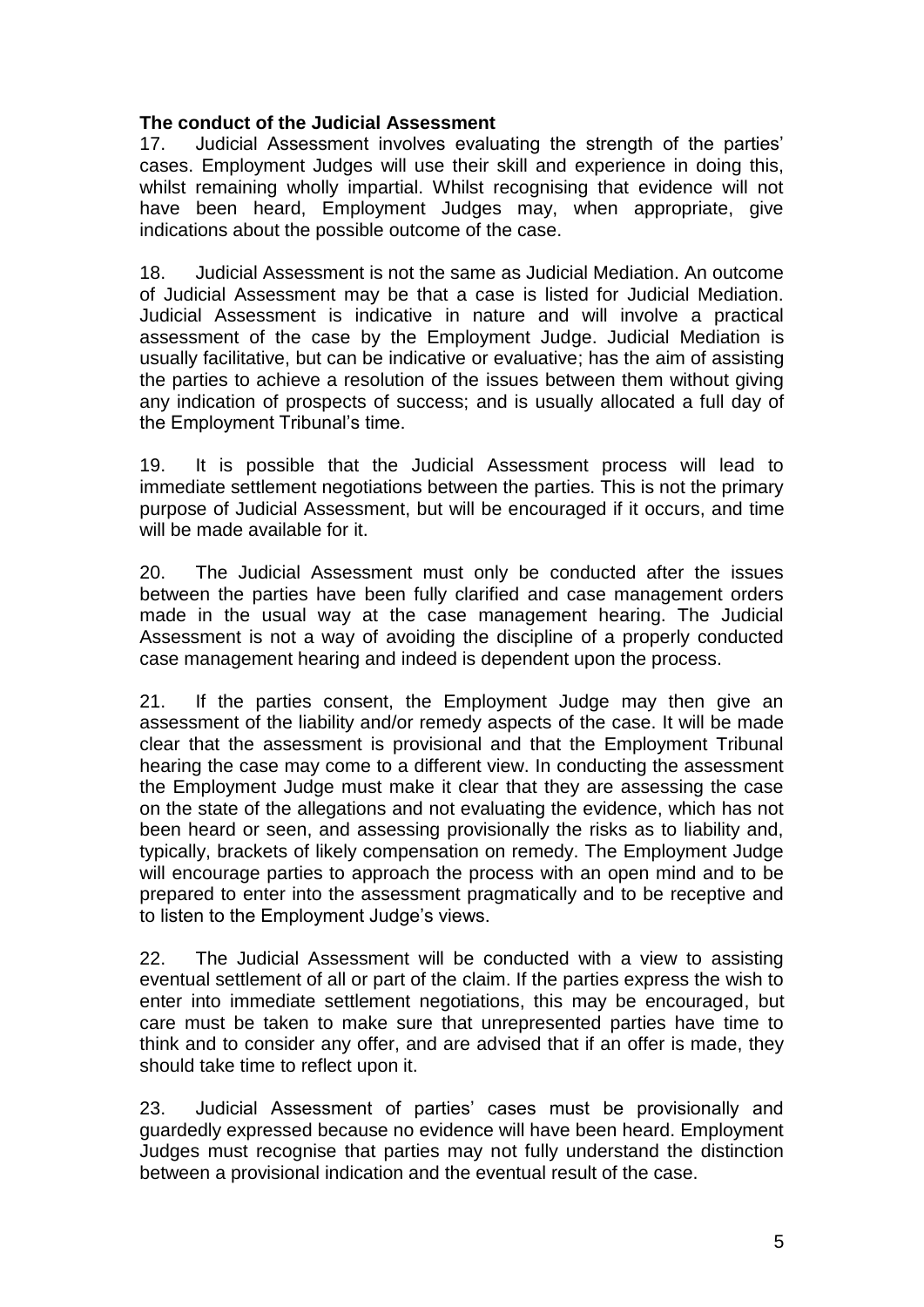24. The Employment Judge may make their own notes of the Judicial Assessment. These will not be placed on the case file and the parties will be informed that such notes are kept only as the Employment Judge's record and will not be distributed to them or to any third parties.

25. The Employment Judge who conducted the Judicial Assessment will normally not then be involved in any part of the proceedings which may entail final determination of the parties' rights (except that they may conduct any subsequent Judicial Mediation). This is to encourage full and frank assessment of the claim and ensure public trust in the confidentiality and impartiality of the evaluation. This does not preclude involvement in day to day case management of the proceedings, including, in particular, case management hearings.

### **Action following the Judicial Assessment**

26. In some cases, a settlement may be reached at the Judicial Assessment. Any settlement will be recorded by one of the following means:

- ACAS COT3;
- Formal settlement agreement between the parties;
- Consent judgment by the Tribunal;
- Conditional withdrawal and dismissal of the claim upon payment within an agreed period.

27. More usually, the parties will wish to consider their positions following the Judicial Assessment. If the parties agree, a Judicial Mediation may be listed. Otherwise the Employment Judge will remind the parties of the availability of the conciliation services of ACAS.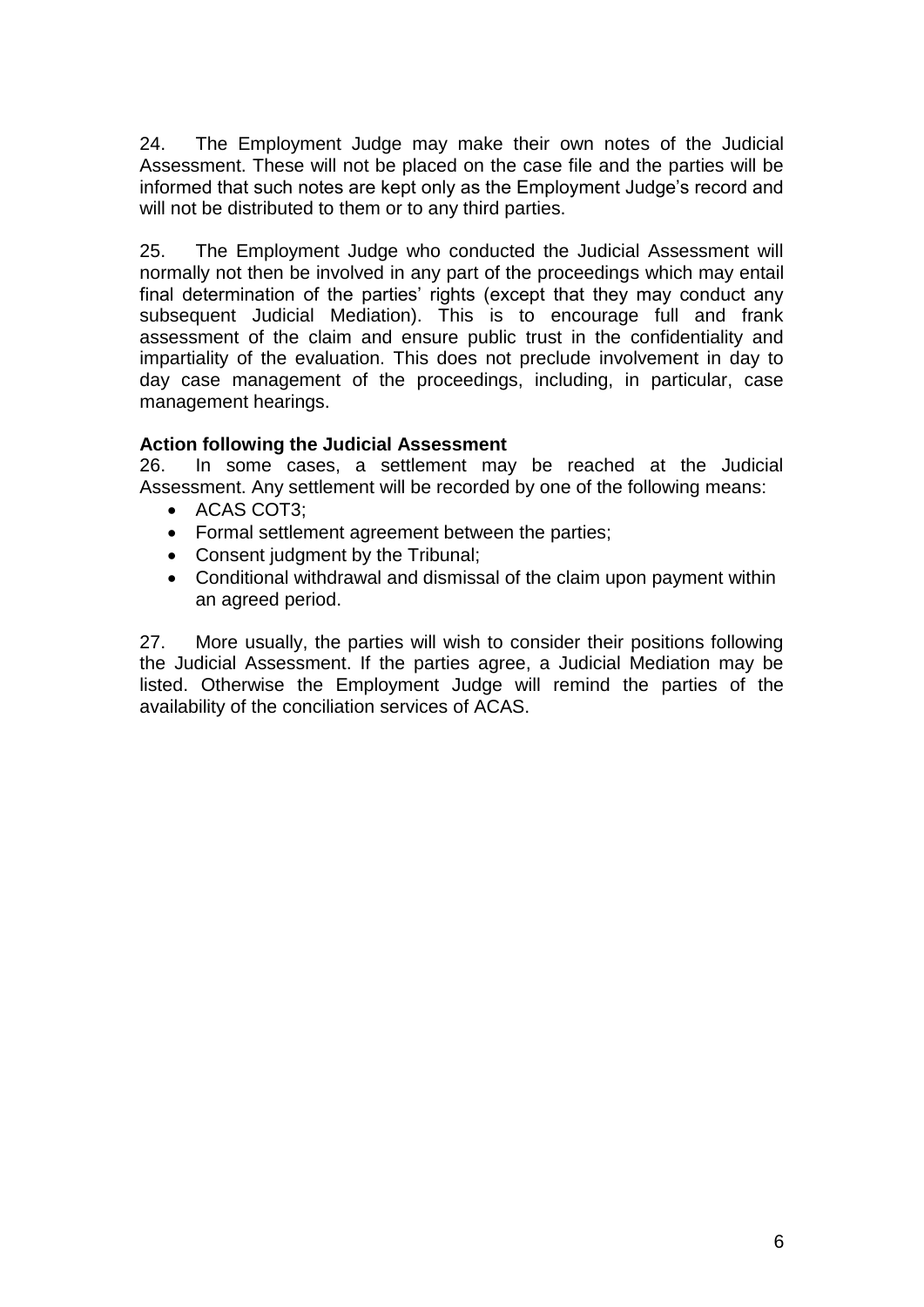### **APPENDIX 2: JUDICIAL ASSESSMENT Questions and Answers for the parties**

### <span id="page-6-0"></span>**Not every case is suitable for Judicial Assessment. It is in the discretion of the Employment Judge whether to offer Judicial Assessment.**

#### **What is Judicial Assessment?**

Judicial Assessment is a service offered by the Employment Tribunals to assess the strengths, weaknesses and risks of the parties' respective claims, allegations and contentions on liability and remedy, at an early stage on an impartial and confidential basis. If all parties and the Employment Judge agree, the Judicial Assessment will take place at the end of the private case management hearing. The service is optional and the Employment Judge cannot decide anything about your case at a Judicial Assessment.

#### **Why might I want to consider taking part in a Judicial Assessment?**

Judicial Assessment may save time and expense if it leads to a settlement. The first part of your case management hearing will clarify the issues between the parties and set a timetable to ensure that the case is ready for a full hearing. This involves a great deal of work over the coming weeks and months (organising documents and witness statements and having other evidence ready such as medical reports). Preparation for a hearing is expensive and time consuming for all parties. The Employment Judge will normally arrange a full hearing, which may be in several months' time. It may involve several days or weeks in Tribunal depending on the complexity of the case. Judicial Assessment may lead to an early settlement of the proceedings.

#### **How is the Judicial Assessment different from the first part of the private preliminary hearing?**

Judicial Assessment is strictly confidential and will involve the Judge giving a provisional assessment of the case**.**

#### **What does "Confidential" mean?**

The parties cannot give details of the assessment to anyone other than their advisers. Although anything said in the Judicial Assessment might be used in subsequent "without prejudice" discussions between the parties or in a Judicial Mediation, the views expressed by the Employment Judge are nonattributable and must be kept strictly confidential. They must not be disclosed to third parties, other than advisers, as having been expressed by the Employment Judge, or attributed or identified as the views of the Employment Judge in subsequent proceedings, including the final full merits hearing. Unless the parties agree to these conditions, Judicial Assessment will not take place. The Judge's notes will be kept separate from the case file and if the case proceeds to a full hearing the Tribunal will not see those notes.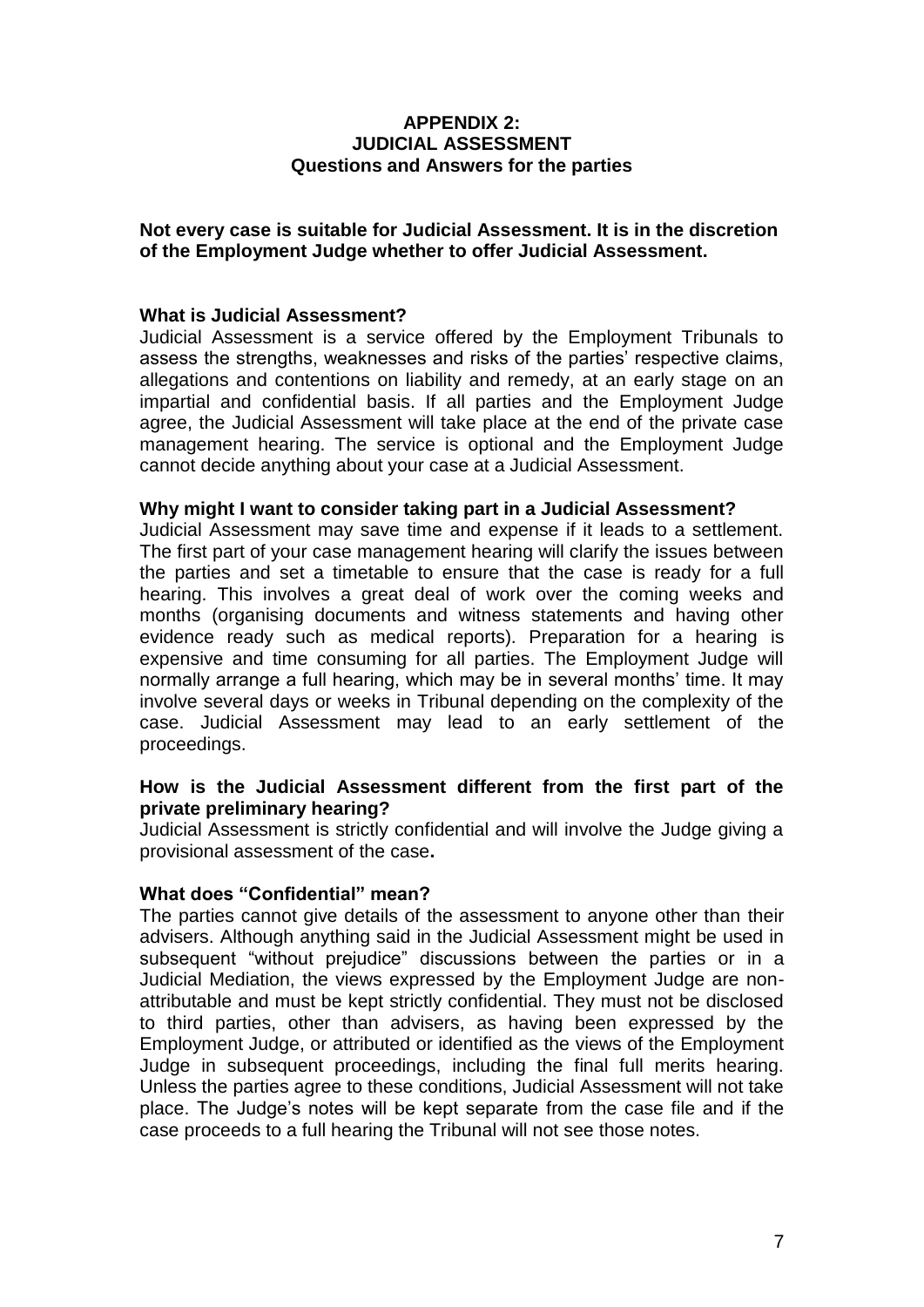### **What does "without prejudice" mean?**

Anything said during the Judicial Assessment may not be referred to in correspondence or at subsequent hearings. Such statements are inadmissible evidence. They include offers of settlement and what is said leading up to and to explain such offers. They are made with view to settling the case and are without prejudice to the parties' position at a full merits hearing. They include anything said by the Employment Judge during the Judicial Assessment.

### **What is an assessment?**

The Employment Judge in the Judicial Assessment may express a provisional view on the strengths and weaknesses of parts of the case without having heard any evidence, but by considering the law and what parties say about their cases. The Employment Judge will use his or her skill and experience in the assessment, while remaining wholly impartial. The assessment may identify possible ranges of compensation for remedy if liability is established. The purpose of the provisional assessment is to help the parties to resolve their differences by way of settlement. The eventual outcome at the hearing may be different from the Employment Judge's assessment. An assessment is not legal advice nor does it relieve a party from the need to take legal advice.

#### **Will the Judge always offer a Judicial Assessment?**

There is no presumption that an Employment Judge will offer a Judicial Assessment. The Employment Judge will take into account the time available and matters that might mean settlement is difficult or impossible. These might include where a party is insolvent or bankrupt, other proceedings exist or the parties indicate an intention to commence other proceedings, or the parties express a view that the case cannot be settled.

#### **Is there any fee payable for a Judicial Assessment?** No.

### **What do I have to do if I want a Judicial Assessment?**

You should indicate your interest in the box on the case management agenda for the case management hearing and bring it to the case management hearing or send it in advance to the Tribunal. A Judicial Assessment will only take place if all parties agree.

#### **How can a case settle at a Judicial Assessment?**

There are four ways in which this can happen:

- ACAS may be contacted to produce a conciliated settlement (normally recorded by way of an ACAS COT3 agreement).
- There may be a formal settlement agreement between the parties (often called a compromise agreement).
- There may be a consent judgment by the Employment Judge.
- There may be conditional withdrawal and dismissal of the claim upon payment within an agreed period.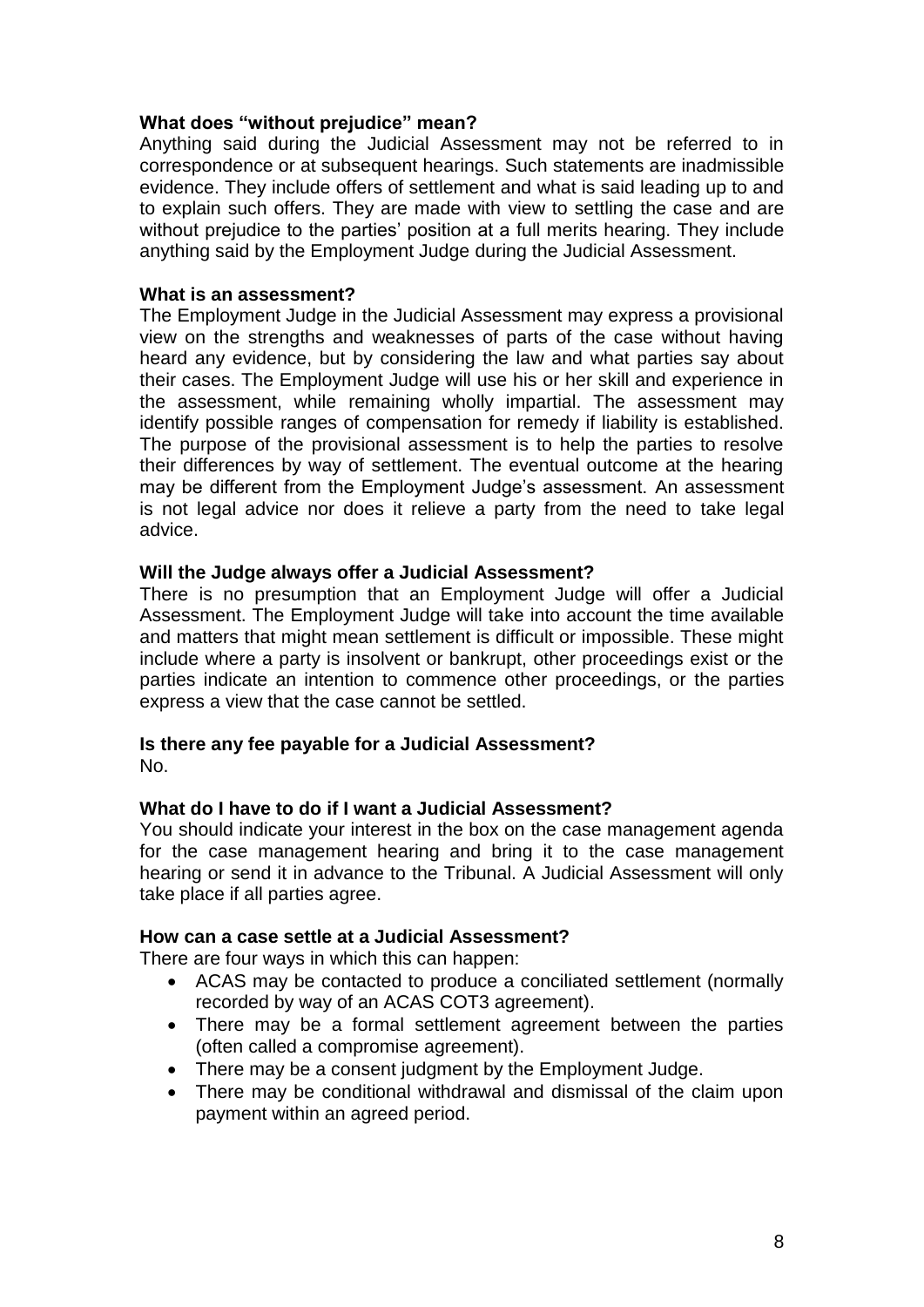### **What if the case does not settle at a Judicial Assessment?**

The case will proceed as ordered at the case management hearing. The Employment Judge will not normally be involved in any part of the proceedings which may entail a final determination of the parties' rights, but the Employment Judge may conduct any subsequent judicial mediation and is not precluded from day to day case management, including any further case management hearing. It is still open to the parties to agree to Judicial Mediation, if offered. The services of ACAS are available to the parties at any time.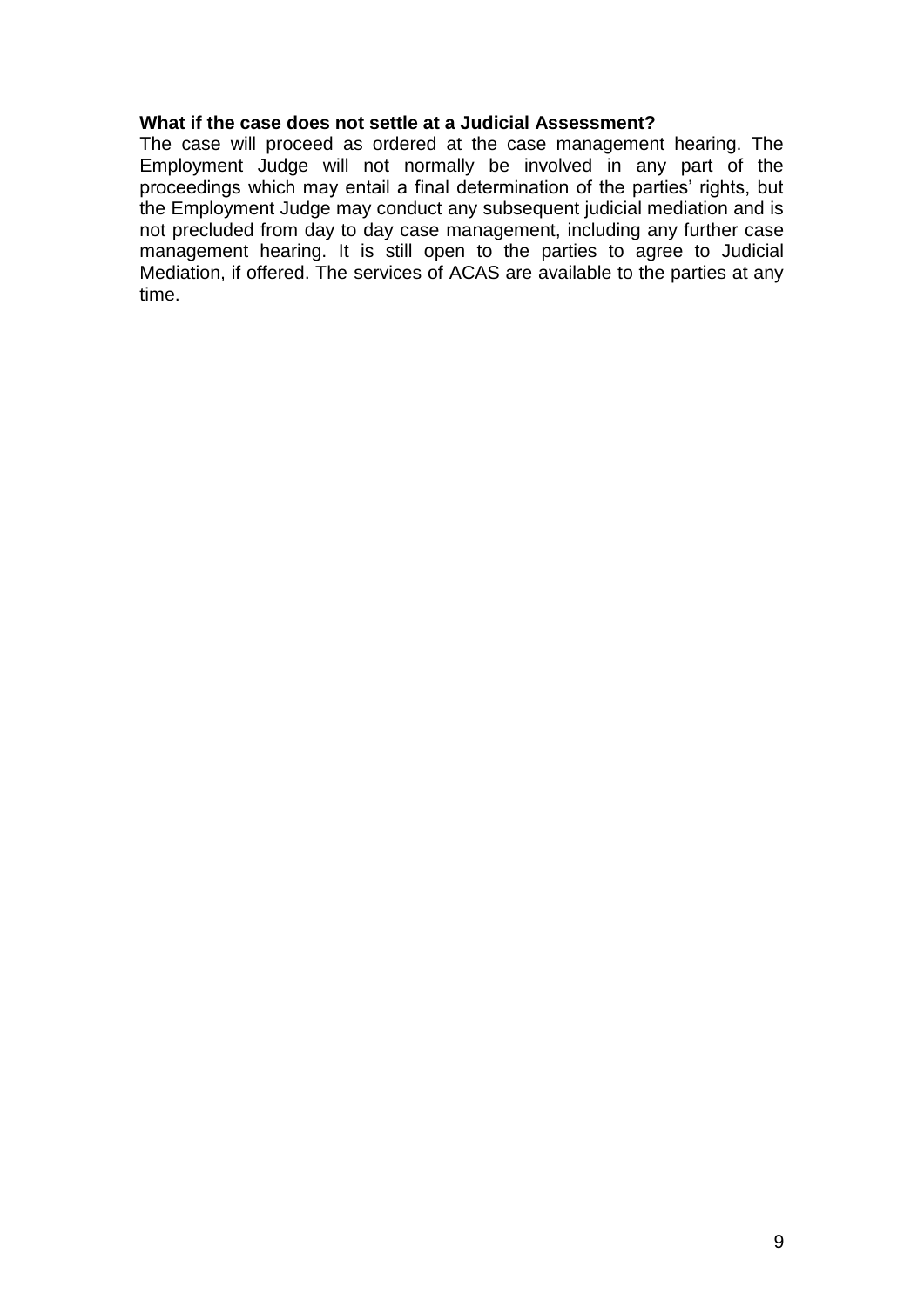## <span id="page-9-0"></span>**APPENDIX 3: JUDICIAL MEDIATION – AN EXPLANATION FOR THE PARTIES**

## **Introduction to judicial mediation**

1. It is often better for everyone involved to settle their legal dispute by agreement rather than by going through a possibly stressful, risky, expensive and time-consuming hearing. The process of judicial mediation is one method for achieving settlement. It is entirely voluntary and it is private. It no longer incurs a fee.

2. Judicial mediation has several potential advantages over a hearing. The parties remain in control of their own agreement, rather than having the Tribunal impose outcomes. The parties may include practical solutions which would not be open to the Tribunal at a hearing (for example, an agreed reference, an apology and/or confidentiality). The parties might agree to consider and settle other litigation or disputes between them, even if not within the Tribunal's jurisdiction. It provides a certain, speedier outcome which cannot be appealed.

## **Is your case suitable for mediation?**

3. Cases with complaints under any jurisdiction are potentially suitable for mediation, although it is not likely to be cost-effective – and therefore not available - in short cases. A working guide is that the hearing has been listed for at least three days. Discrimination complaints and those where a claimant is still employed by the respondent may be particularly suitable. Multiple respondents may diminish suitability. Particular features in an individual case may make mediation desirable. Mediation will not be offered unless both parties actively want it. Even if both are willing, mediation may not be offered. The decision whether or not to offer judicial mediation is made by the Regional Employment Judge (or his or her nominated judge).

## **How is your case identified as suitable?**

4. At a preliminary hearing an Employment Judge may ask you if you consider your case suitable for mediation. If both parties are keen to enter mediation the judge will refer the file to the Regional Employment Judge, who will decide whether the case may qualify for an offer of judicial mediation. This may include consideration of how reasonably the litigation is being conducted. An up-to-date schedule of loss or statement of remedy will assist the Regional Employment Judge.

# **Telephone preliminary hearing**

5. If satisfied, the Regional Employment Judge will hold a preliminary hearing with the parties (or their representatives) by telephone. It is likely that judicial mediation will be offered in this hearing if both parties persuade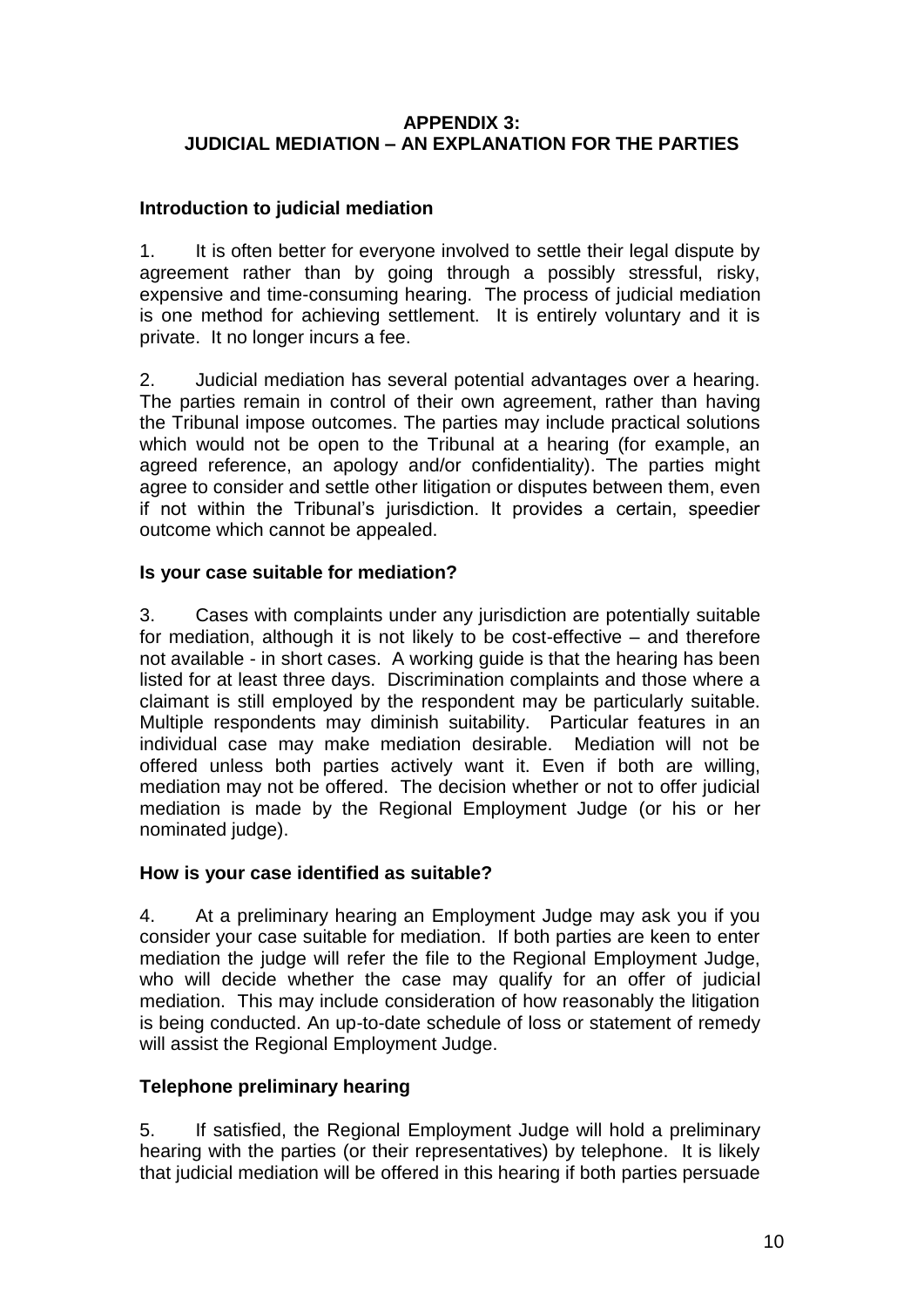the Regional Employment Judge that it has a high prospect of success. This means, in large part, that they must demonstrate a real willingness to compromise.

6. Where judicial mediation is offered and accepted by both parties, the Regional Employment Judge will list a date for the mediation, usually within the next three weeks, and make any necessary orders and directions. The Regional Employment Judge will need to know that decision-makers with authority to make decisions *on the day* will be at the mediation in person, so parties should be able to provide names and job titles during the telephone hearing.

## **What happens in judicial mediation?**

7. The parties to a judicial mediation come to the Tribunal hearing centre for what is listed as a private preliminary hearing. They receive the assistance of a judge trained in mediation for a day, very occasionally two days. The judge will not make decisions for the parties, impose solutions, give advice or hear evidence. However, if requested and subject to mutual agreement, the judge may give an indication as to the strength of a particular point. The judge will help the parties to reach their own solution by managing the process in a fair and constructive manner, making sure that they understand what is going on and helping them to focus on areas of agreement and common interest.

8. The mediation day starts relatively early. On arrival, the parties are provided with separate consultation rooms which they may occupy for the duration of the mediation. At 9.30 a.m. the parties are invited to meet the judge and each other around a table in a private room. The judge will outline what the parties should expect to happen and remind them of the vital confidentiality of the mediation process. The judge will emphasise that if the mediation fails, no mention may be made of it *at all* in the further stages of the case or at any hearing. The judge who conducts the mediation will not hear the case if the mediation fails. The parties need not contribute anything at this initial meeting: but they do have an opportunity to ask questions if they are at all unclear about what is to happen.

9. Occasionally one party may not wish to meet the other in this way. Although the initial meeting is intended as a helpful part of the process, it is not compulsory. If a party has concerns about the meeting, they should tell the Tribunal clerk at the start of the day.

10. After the round-table meeting, the parties withdraw to their own rooms. The judge then visits the parties in their separate rooms. The judge will seek to understand what each side wishes to achieve and, sometimes, to manage their expectations. The judge will use that understanding to help the parties move to a position where they have reached a solution which they both agree.